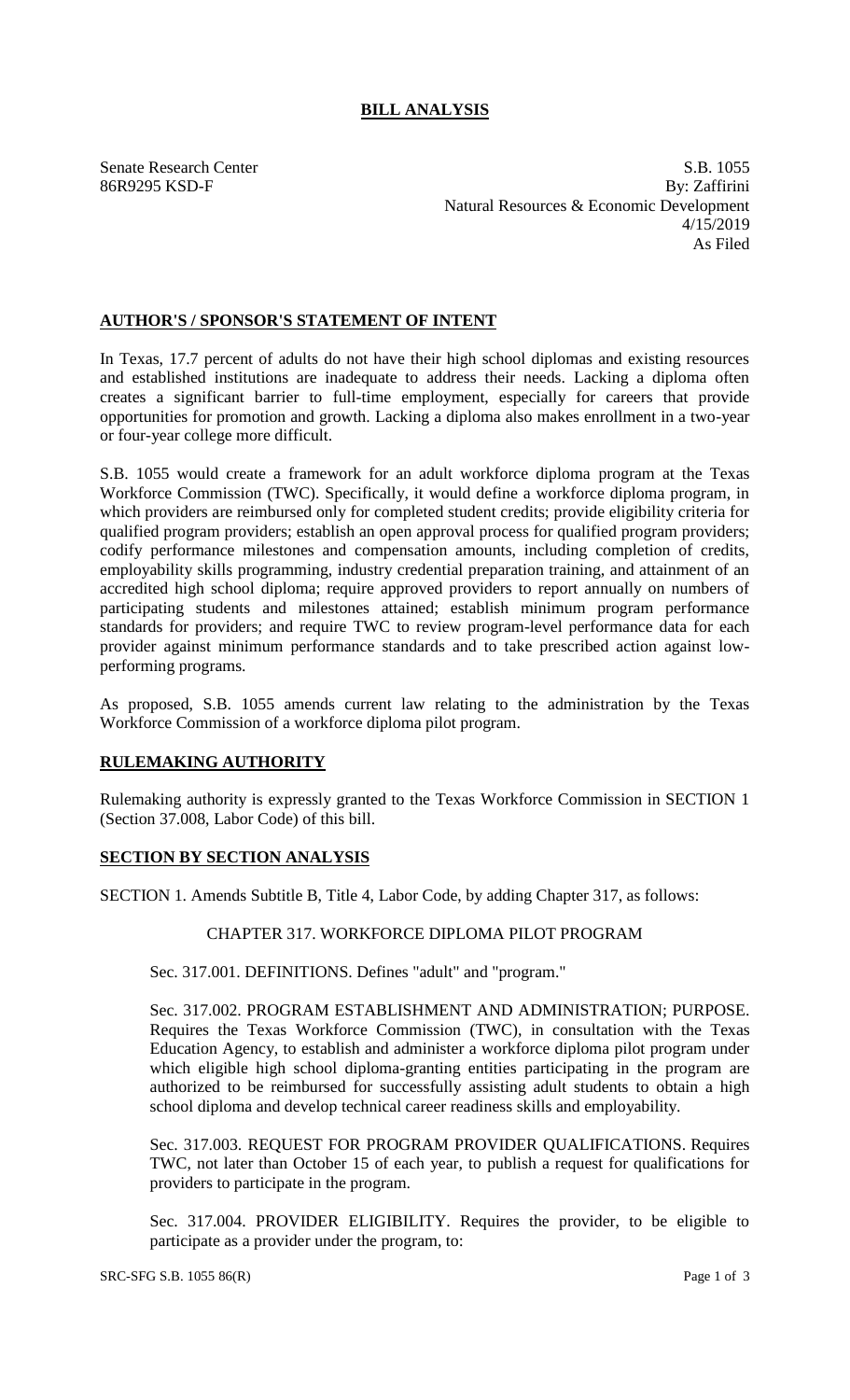(1) apply to TWC in the manner prescribed by commission rule;

(2) be a public, nonprofit, or private high school diploma-granting entity accredited by a regional accrediting body;

(3) have at least two years of experience providing dropout reengagement services to adult students, including recruitment, learning plan development, and proactive coaching and mentoring, leading to the obtainment of a high school diploma;

(4) be equipped to:

(A) provide academic skill intake assessment and transcript evaluations, remediation coursework in literacy and numeracy, a research-validated academic resiliency assessment and intervention, employability skills development aligned to employer needs, career pathways coursework, preparation for the attainment of industry-recognized credentials, and career placement services; and

(B) develop a learning plan that integrates academic requirements and career goals; and

(5) offer a course catalog that includes all courses necessary to meet high school graduation requirements in this state.

Sec. 317.005. PROVIDER APPROVAL; LIST OF APPROVED PROVIDERS. (a) Requires TWC, not later than November 15 of each year, to publish a list of providers approved by TWC to participate in the program during the next calendar year.

(b) Provides that an approved provider maintains approval to participate in the program during a subsequent calendar year without reapplying to TWC unless the provider is removed from the approved provider list as provided by Section 317.008.

Sec. 317.006. REIMBURSEMENT OF PROGRAM PROVIDERS FOR STUDENT ACHIEVEMENT. (a) Requires TWC, to the extent money is available for that purpose, to reimburse each approved provider participating in the program for the achievement of the following milestones by students receiving services from the provider:

(1) \$250 for the completion of a half credit;

(2) \$250 for the completion of an employability skills certification program equal to at least one Carnegie unit or the equivalent;

(3) \$250 for the attainment of an industry-recognized credential requiring not more than 50 hours of training;

(4) \$500 for the attainment of an industry-recognized credential requiring at least 50 but not more than 100 hours of training;

(5) \$750 for the attainment of an industry-recognized credential requiring more than 100 hours of training; and

(6) \$1,000 for the obtainment of a high school diploma.

(b) Requires an approved provider participating in the program, not later than the 10th calendar day of each month, to submit to TWC an invoice for the milestones achieved by the provider's students during the previous calendar month.